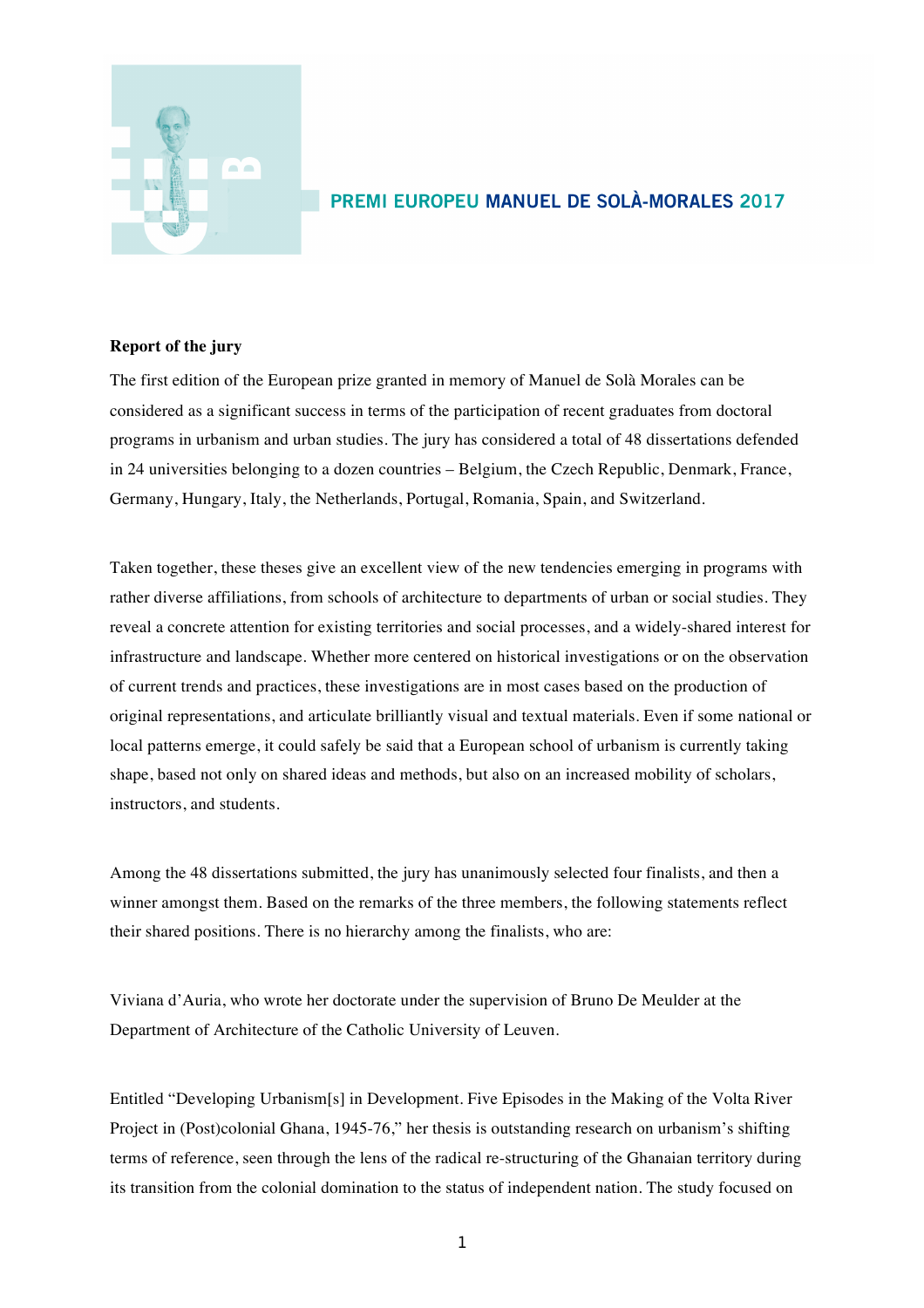the Volta River Project, a notorious large-scale development scheme implemented in freshlyindependent Ghana, -yet rooted in programs shaped in colonial times. The dissertation not only produces valuable knowledge about the theme, dealing with designs, and also with their translation in the media of the time, but also formulates a consistent and critical discourse on current urbanistic approaches in non-Western contexts.

Francisco Javier Castellano Pulido, who wrote his doctorate under the supervision of Juan Domingos Santos at the University of Granada.

Entitled "El patrimonio fértil. transferencias entre el paisaje agrario y la arquitectura en los crecimientos urbanos," his thesis has an extreme relevance in our uncertain contemporary world as it deals in great detail with the changing climatological and environmental conditions of spatial production, especially in the threatened areas surrounding the large cities. The research strategy deployed is not only systematic and consistent, but also defines a new perspective on the ways in which fertile spaces have been thought upon in a highly-urbanized environment, and can be reconceptualized today. The thesis explores in a critical manner the different aspects related to these types of territories, from land ownership models to city-planning movements like the garden-city or the linear city, and from emergent movements to top down strategies. This is an important contribution to the knowledge about the production of spaces in urban contexts in general, support by exceptionally well-conceived visual materials.

Marta Labastida, who wrote her doctorate under the supervision of Maria Goula , Álvaro Domingues and Vincenzo Riso at the School of Architecture of the Universidade do Minho.

Entitled "El paisaje próximo. fragmentos del Vale do Ave," the thesis focuses in an innovative way on models of proximity in the diffuse landscape, embracing one of the main conditions of contemporary urbanization. Both the theoretical part and the case study are of high scientific value and of great relevance in terms of project for the disciplines of urban design, urban planning and landscape design. The focus on the daily, variable, multiple, unfinished and provisional character of the landscape is not only accurate but also leading to new insights and adding to Manuel de Solà-Morales' concept of "sets of relative distances" that she used to unfold the research, and which could be subsumed by the aphorism: "*En las distancias cortas es donde se resuelven las grandes cuestiones*." The thematic cartography is of outstanding quality and will help many researchers and designers to read the world we inhabit and to transform it.